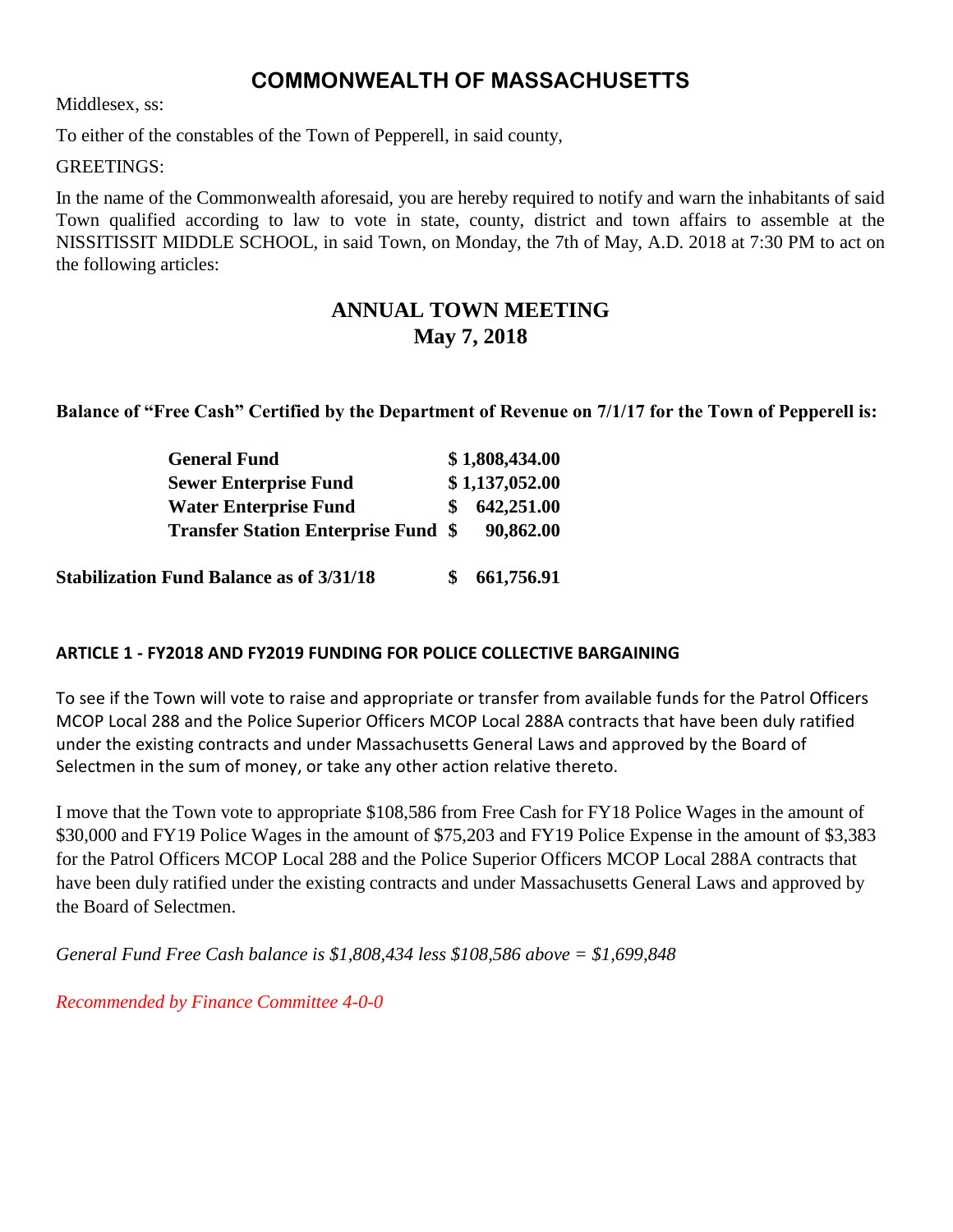#### **ARTICLE 2 - FY2018 FREE CASH APPROPRIATIONS**

To see if the Town will vote to appropriate sums of money from Free Cash certified as of 7/1/17, or take any other action relative thereto.

I move that the Town vote to appropriate the following sums of money from Free Cash certified on 7/1/17:

| \$256,022 | <b>TOTAL FREE CASH APPROPRIATIONS</b> |                              |
|-----------|---------------------------------------|------------------------------|
| \$60,000  | <b>FY18 Public Safety</b>             | Police - Overtime Wages      |
| \$27,000  | FY18 Gen Gov't                        | Legal Costs                  |
| \$169,022 | <b>FY18 Public Works</b>              | Highway - Snow & Ice Deficit |
| Amount    | $\Gamma$ <sup>O</sup>                 | Reason                       |

*General Fund Free Cash balance after Article 1 is \$1,699,848 less \$256,022 above = \$1,443,826*

*Recommended by Finance Committee 4-0-0*

#### **ARTICLE 3 - FY2018 SEWER ENTERPRISE FUND RETAINED EARNINGS APPROPRIATIONS**

To see if the Town will vote to appropriate sums of money from Sewer Enterprise Fund Retained Earnings certified as of 7/1/17, or take any other action relative thereto.

I move that the Town vote to "Take No Action"

*Recommended by Finance Committee 4-0-0*

#### **ARTICLE 4 - FY2018 WATER ENTERPRISE FUND RETAINED EARNINGS APPROPRIATIONS**

To see if the Town will vote to appropriate sums of money from Water Enterprise Fund Retained Earnings certified as of 7/1/17, or take any other action relative thereto.

I move that the Town vote to "Take No Action"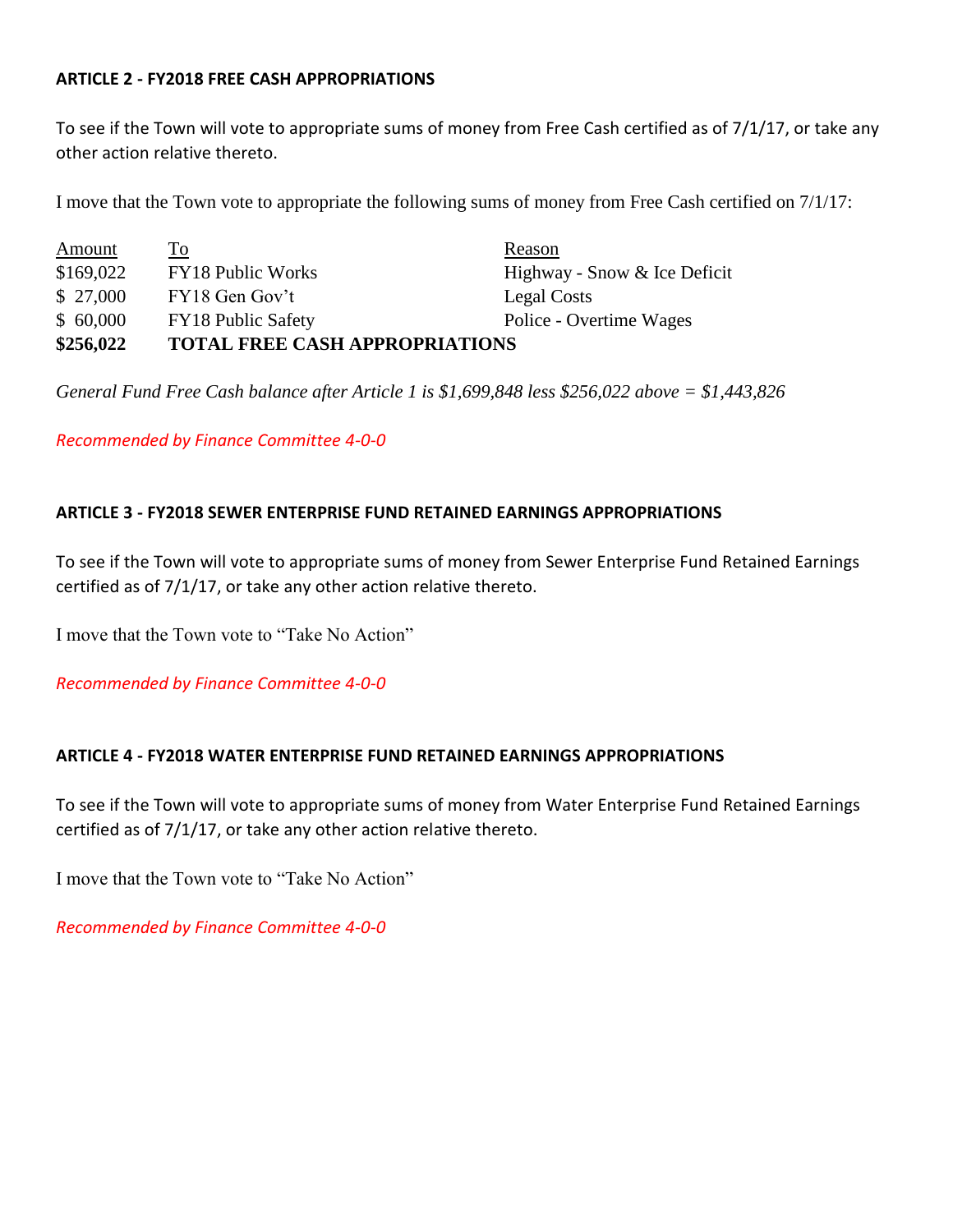#### **ARTICLE 5 - FY2018 TRANSFER STATION ENTERPRISE FUND RETAINED EARNINGS APPROPRIATIONS**

To see if the Town will vote to appropriate sums of money from Transfer Station Enterprise Fund Retained Earnings certified as of 7/1/17, or take any other action relative thereto.

I move that the Town vote to appropriate \$10,000 from Transfer Station Enterprise Fund Retained Earnings certified on 7/1/17, for an FY18 Transfer Station Enterprise Fund Reserve account to cover unexpected shortages in revenues and expenses.

*Transfer Station Enterprise Fund Retained Earnings balance is \$90,862 less \$10,000 above = \$80,862*

*Recommended by Finance Committee 4-0-0*

## **ARTICLE 6 - RESCIND AUTHORIZED BORROWING – SEWER ENTERPRISE FUND**

To see if the Town will vote to rescind the \$800,000 borrowing approved for the Sewer Upgrade Design Plan under Article 8 of the 10/24/16 Special Town Meeting, or take any other action relative thereto.

I move that the Town vote to rescind the \$800,000 borrowing approved for the Sewer Upgrade Design Plan under Article 8 of the 10/24/16 Special Town Meeting.

*2/3 VOTE REQUIRED*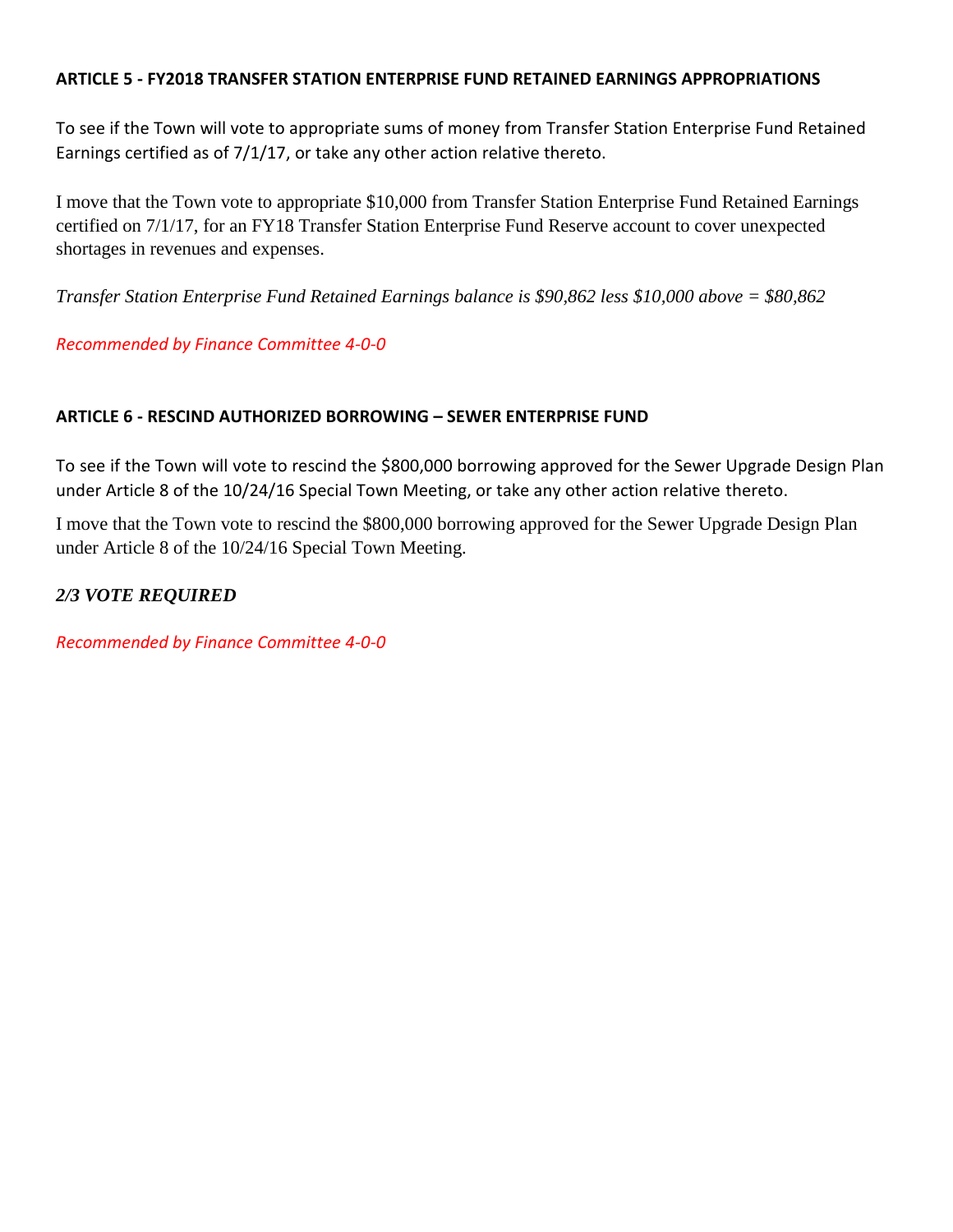#### **ARTICLE 7 - FISCAL YEAR 2019 TOWN GENERAL FUND BUDGET**

To see if the Town will vote to raise and appropriate or transfer from available funds, to defray the regular expenses of the Town for the Fiscal Year July 1, 2018 through June 30, 2019 for General Government, Public Safety, Nashoba Valley Technical High School, North Middlesex Regional School District, Public Works, Human Services, Culture & Recreation, Debt Service, Employee Benefits & Insurance, and Capital Outlay, or take any other action relative thereto.

I move that the Town vote to appropriate \$620,378 from Free Cash, \$25,632 from Overlay Surplus and to raise and appropriate \$26,315,731 for the purpose of funding the Town General Fund Budget for the period July 1, 2018 to June 30, 2019 in accordance with the recommendation of the Town Administrator and Board of Selectmen, with each numbered Part below to be considered a separate appropriation:

| Part I    | <b>General Government</b>                |    | \$1,186,776  |
|-----------|------------------------------------------|----|--------------|
| Part II   | <b>Public Safety</b>                     | \$ | 3,063,249    |
| Part III  | Nashoba Valley Technical High School     |    | \$1,610,908  |
| Part IV   | North Middlesex Regional School District |    | \$15,997,678 |
| Part V    | <b>Public Works</b>                      |    | 1,254,743    |
| Part VI   | <b>Human Services</b>                    | \$ | 435,151      |
| Part VII  | Culture & Recreation                     | S. | 537,317      |
| Part VIII | Debt Service                             | \$ | 154,477      |
| Part IX   | Employee Benefits & Insurance            | S. | 2,232,630    |
| Part X    | Capital Outlay                           | S  | 488,812      |

#### **TOTAL FY2019 TOWN GENERAL FUND BUDGET \$ 26,961,741**

*General Fund Free Cash balance after Articles 1 & 2 is \$1,443,826 less \$620,378 above = \$823,448*

*No Recommendation, Finance Committee voted 2-2-0*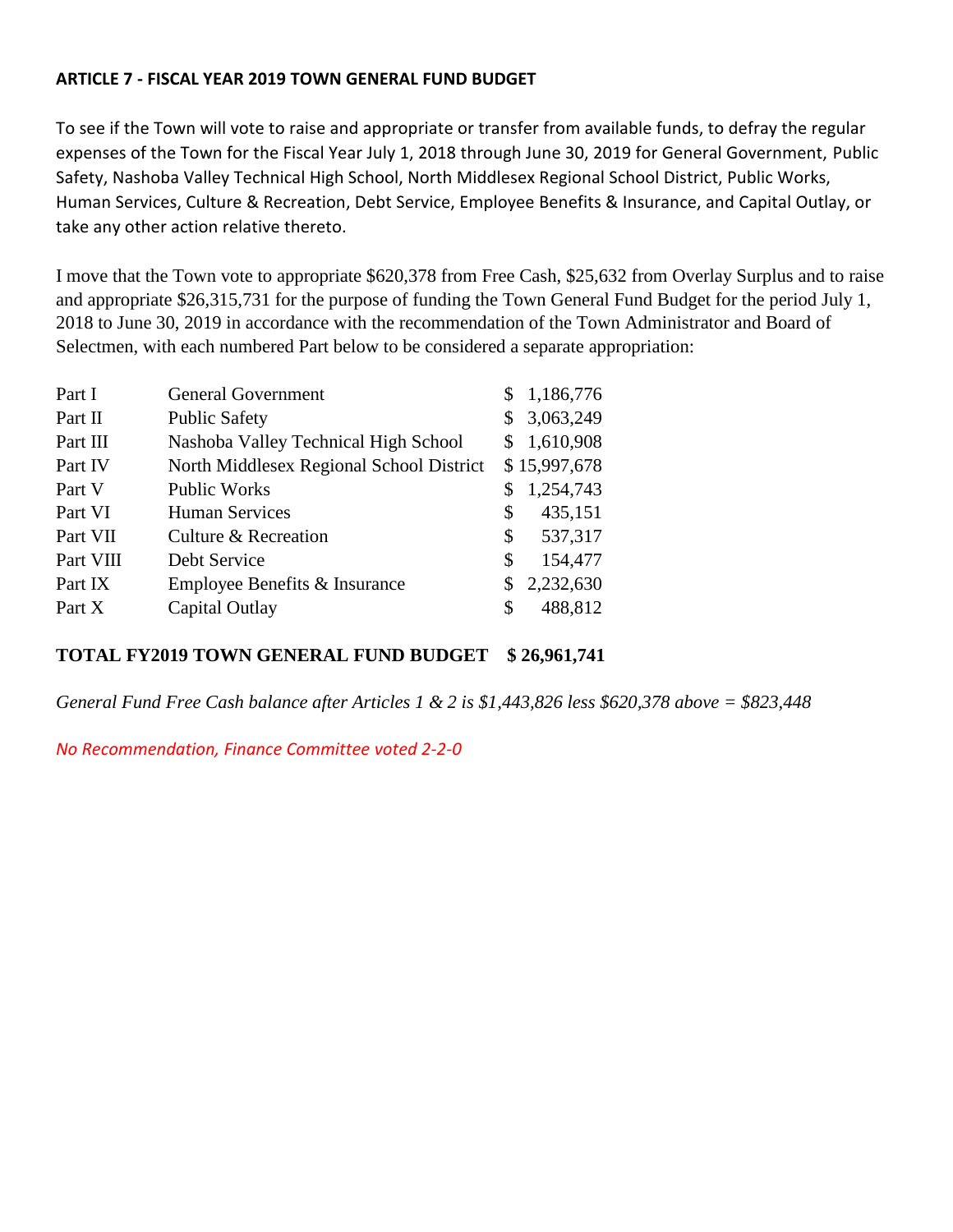#### **ARTICLE 8 - FISCAL YEAR 2019 SEWER ENTERPRISE FUND**

To see if the Town will vote to raise and appropriate or transfer from available funds a sum of money to defray the regular expenses of the Sewer Enterprise Fund, in accordance, with the provisions of MA General Law Chapter 44, Section 53F1/2 for the Fiscal Year July 1, 2018 through June 30, 2019, or take any other action relative thereto.

I move that the Town vote to appropriate the following sums of money in accordance with the provisions of MA General Law Chapter 44, Section 53F1/2 to operate the Sewer Enterprise Fund for the period July 1, 2018 to June 30, 2019 with \$2,412,895 appropriated from Enterprise Fund revenues and \$113,858 appropriated in the General Fund operating budget: **REVENUES**

| <b>TOTAL EXPENSES</b>                     | \$2,526,753   |  |
|-------------------------------------------|---------------|--|
| <b>SUBTOTAL</b>                           | \$<br>113,858 |  |
| Other - Annual Audit of Town Books        | \$<br>1,974   |  |
| Shared Employees - Info System Tech       | \$<br>8,243   |  |
| Shared Employees - Treasurer/Collector    | \$<br>16,257  |  |
| <b>Shared Employees - Assessors</b>       | \$<br>11,305  |  |
| <b>Shared Employees - Town Accountant</b> | \$<br>15,666  |  |
| Shared Employees - Town Administrator     | \$<br>11,625  |  |
| Shared Employees - Town Engineer          | \$<br>48,788  |  |
| <b>Indirect</b>                           |               |  |
| <b>SUBTOTAL</b>                           | \$2,412,895   |  |
| <b>Reserve Fund</b>                       | \$<br>50,000  |  |
| <b>General Liability Insurance</b>        | \$<br>37,500  |  |
| Employee Benefits & Insurance             | \$<br>279,830 |  |
| Debt Service                              | \$<br>819,223 |  |
| Capital Outlay                            | \$<br>100,000 |  |
| Expenses                                  | \$<br>462,500 |  |
| Salary & Wages                            | \$<br>663,842 |  |
| <b>EXPENSES</b><br><b>Direct</b>          |               |  |
| <b>TOTAL REVENUE</b>                      | \$2,526,753   |  |
| Investment Income                         | \$<br>15,000  |  |
| <b>Betterments</b>                        | \$<br>284,057 |  |
| <b>Retained Earnings</b>                  | \$<br>128,920 |  |
| Other Departmental Revenue                | \$<br>10,000  |  |
| <b>Connection Fees</b>                    | \$<br>100,000 |  |
| <b>User Charges</b>                       | \$1,988,776   |  |
| <b>IVE A ET JOE'D</b>                     |               |  |

*Sewer Enterprise Retained Earnings balance after Article 3 is \$1,137,052 less \$128,920 above = \$1,008,132 Recommended by Finance Committee 4-0-0*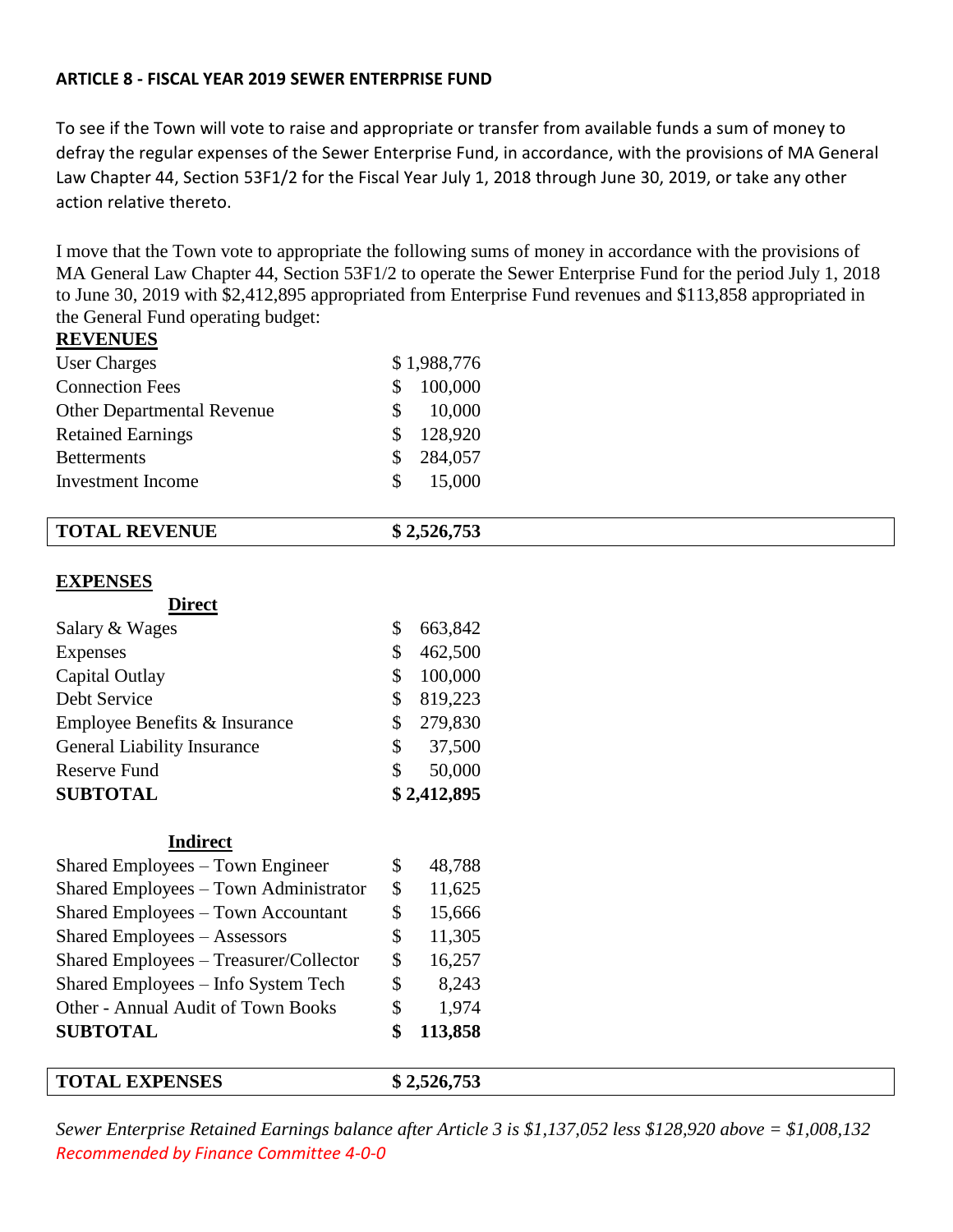#### **ARTICLE 9 - FISCAL YEAR 2019 WATER ENTERPRISE FUND**

**REVENUES**

To see if the Town will vote to raise and appropriate or transfer from available funds a sum of money to defray the regular expenses of the Water Enterprise Fund, in accordance, with the provisions of MA General Law Chapter 44, Section 53F1/2 for the Fiscal Year July 1, 2018 through June 30, 2019, or take any other action relative thereto.

I move that the Town vote to appropriate the following sums of money in accordance with the provisions of MA General Law Chapter 44, Section 53F1/2 to operate the Water Enterprise Fund for the period July 1, 2018 to June 30, 2019 with \$1,651,352 appropriated from Enterprise Fund revenues and \$96,378 appropriated in the General Fund operating budget:

| \$<br>\$<br>\$<br>\$<br>\$<br>\$<br>\$<br>\$ | 48,788<br>11,626<br>10,542<br>7,607<br>10,940<br>5,547<br>1,328<br>96,378 |                                                                                   |  |  |
|----------------------------------------------|---------------------------------------------------------------------------|-----------------------------------------------------------------------------------|--|--|
|                                              |                                                                           |                                                                                   |  |  |
|                                              |                                                                           |                                                                                   |  |  |
|                                              |                                                                           |                                                                                   |  |  |
|                                              |                                                                           |                                                                                   |  |  |
|                                              |                                                                           |                                                                                   |  |  |
|                                              |                                                                           |                                                                                   |  |  |
|                                              |                                                                           |                                                                                   |  |  |
|                                              |                                                                           |                                                                                   |  |  |
|                                              |                                                                           |                                                                                   |  |  |
|                                              |                                                                           |                                                                                   |  |  |
| \$                                           | 50,000                                                                    |                                                                                   |  |  |
| \$                                           | 38,000                                                                    |                                                                                   |  |  |
| \$                                           | 236,919                                                                   |                                                                                   |  |  |
| \$                                           | 262,489                                                                   |                                                                                   |  |  |
| \$                                           | 110,000                                                                   |                                                                                   |  |  |
| \$                                           | 470,000                                                                   |                                                                                   |  |  |
| \$                                           | 483,944                                                                   |                                                                                   |  |  |
|                                              |                                                                           |                                                                                   |  |  |
|                                              |                                                                           |                                                                                   |  |  |
|                                              |                                                                           |                                                                                   |  |  |
|                                              |                                                                           |                                                                                   |  |  |
|                                              |                                                                           |                                                                                   |  |  |
|                                              |                                                                           |                                                                                   |  |  |
|                                              |                                                                           |                                                                                   |  |  |
|                                              |                                                                           |                                                                                   |  |  |
|                                              |                                                                           |                                                                                   |  |  |
|                                              | \$<br>\$<br>\$<br>\$                                                      | \$1,426,230<br>30,000<br>16,500<br>270,000<br>5,000<br>\$1,747,730<br>\$1,651,352 |  |  |

*Water Enterprise Fund Retained Earnings balance is \$642,251 less \$270,000 above = \$372,251*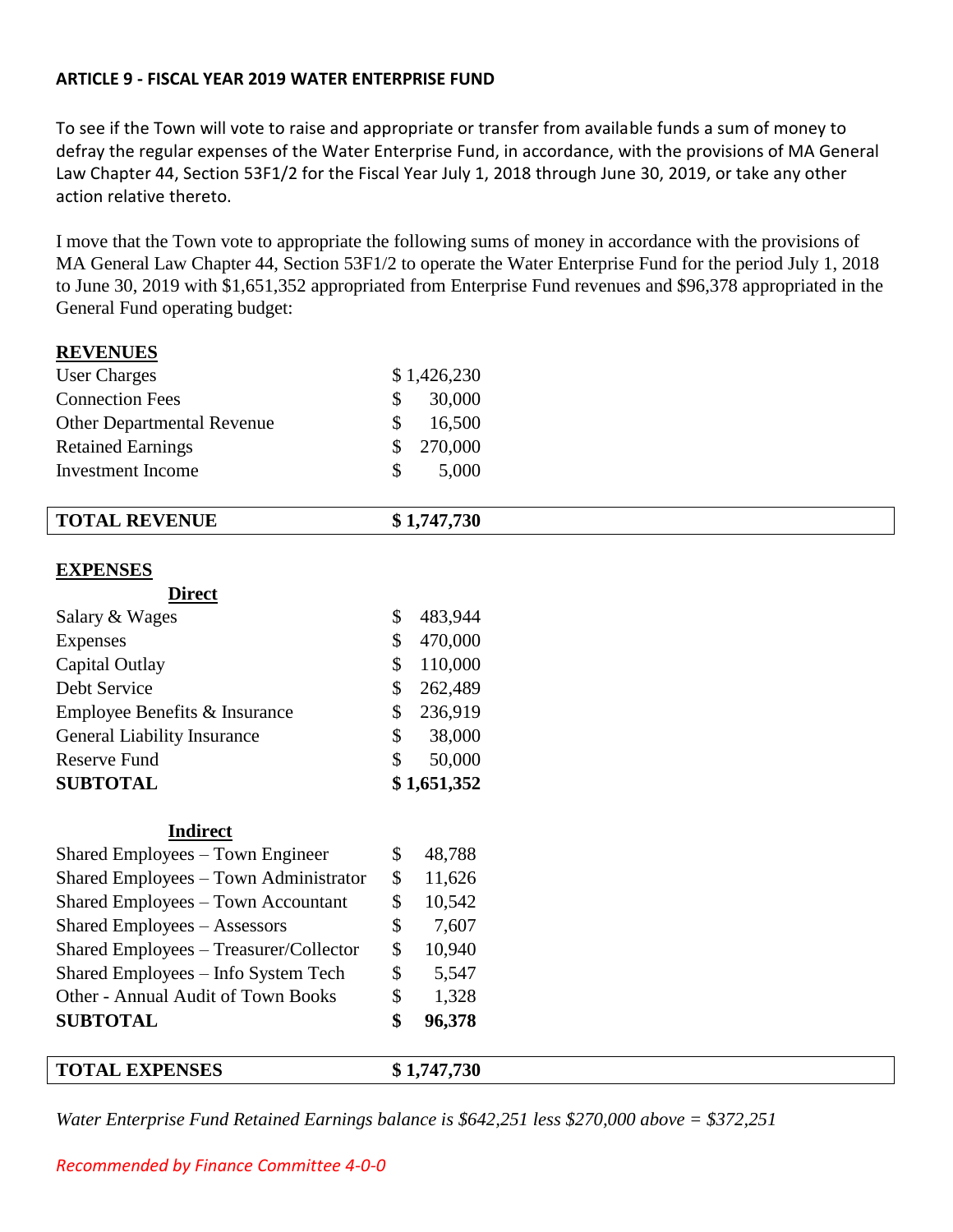#### **ARTICLE 10 - FISCAL YEAR 2019 TRANSFER STATION ENTERPRISE FUND**

To see if the Town will vote to raise and appropriate or transfer from available funds a sum of money to defray the regular expenses of the Transfer Station Enterprise Fund, in accordance, with the provisions of MA General Law Chapter 44, Section 53F1/2 for the Fiscal Year July 1, 2018 through June 30, 2019, or take any other action relative thereto.

I move that the Town vote to appropriate the following sums of money in accordance with the provisions of MA General Law Chapter 44, Section 53F1/2 to operate the Transfer Station Enterprise Fund for the period July 1, 2018 to June 30, 2019 with \$325,930 appropriated from Enterprise Fund revenues and \$38,112 appropriated in the General Fund operating budget:

## **REVENUES**

| <b>TOTAL EXPENSES</b>                     | \$364,042    |  |
|-------------------------------------------|--------------|--|
|                                           |              |  |
| <b>SUBTOTAL</b>                           | \$<br>38,112 |  |
| Other - Annual Audit of Town Books        | \$<br>283    |  |
| Shared Employees - Info System Tech       | \$<br>1,180  |  |
| Shared Employees - Treasurer/Collector    | \$<br>2,327  |  |
| <b>Shared Employees - Assessors</b>       | \$<br>$-0-$  |  |
| <b>Shared Employees – Town Accountant</b> | \$<br>2,243  |  |
| Shared Employees - Town Administrator     | \$<br>2,473  |  |
| Shared Employees - Highway Dept           | \$<br>15,085 |  |
| Shared Employees - Town Engineer          | \$<br>14,521 |  |
| <b>Indirect</b>                           |              |  |
| <b>SUBTOTAL</b>                           | \$325,930    |  |
| <b>Reserve Fund</b>                       | \$<br>10,000 |  |
| <b>General Liability Insurance</b>        | \$<br>10,350 |  |
| Employee Benefits & Insurance             | \$<br>53,900 |  |
| Debt Service                              | \$<br>$-0-$  |  |
| Capital Outlay                            | \$<br>$-0-$  |  |
| Expenses                                  | \$137,700    |  |
| Salary & Wages                            | \$113,980    |  |
| <b>Direct</b>                             |              |  |
| <b>EXPENSES</b>                           |              |  |
| <b>TOTAL REVENUE</b>                      | \$364,042    |  |
|                                           |              |  |
| <b>Investment Income</b>                  | \$<br>250    |  |
| <b>Retained Earnings</b>                  | \$<br>44,000 |  |
| <b>Other Departmental Revenue</b>         | \$<br>9,792  |  |
| <b>User Charges</b>                       | \$310,000    |  |

*Transfer Station Enterprise Fund Retained Earnings balance after Article 5 is \$80,862 less \$44,000 above = \$36,862 Recommended by Finance Committee 4-0-0*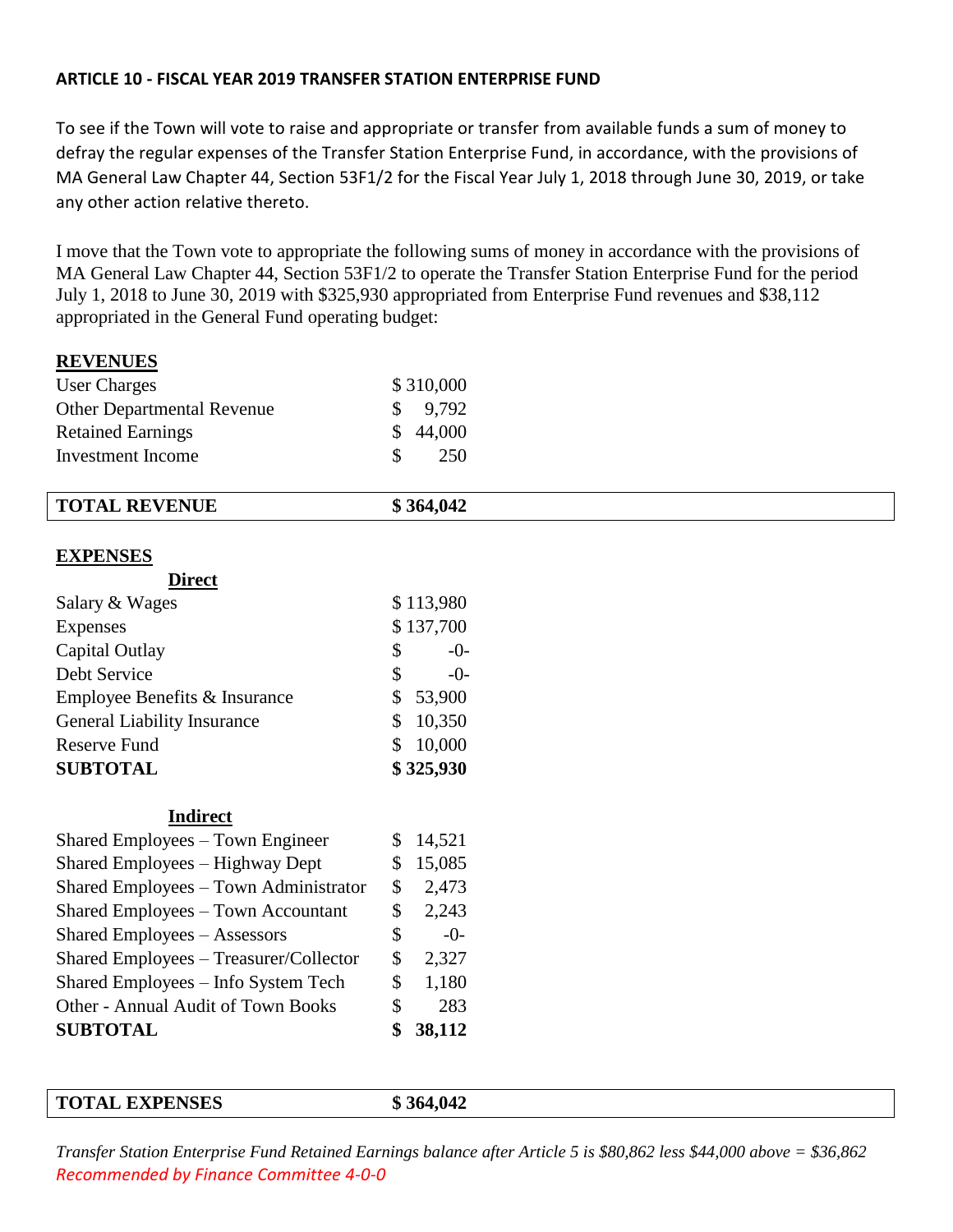## **ARTICLE 11 - REVOLVING FUNDS – MGL CHAPTER 44, SECTION 53E1/2**

To see if the Town will vote according to MA General Law Chapter 44, Section 53E1/2 to set expenditure limits for the Fiscal Year July 1, 2018 through June 30, 2019 for the Town's revolving funds established by bylaw vote under Article 12 of the May 1, 2017 Town Meeting, or take any other action relative thereto.

I move that the Town vote according to MA General Law Chapter 44, Section 53E1/2 to set expenditure limits for the Fiscal Year July 1, 2018 to June 30, 2019 for the Town's revolving funds established by by-law vote under Article 12 of the May 1, 2017 Town Meeting:

| <b>Revolving Fund</b> | <b>Authorized To</b><br><b>Spend</b> | <b>Revenue Source</b>                 | <b>Use of Fund</b>          | <b>FY2019</b><br><b>Spending</b><br>Limit |
|-----------------------|--------------------------------------|---------------------------------------|-----------------------------|-------------------------------------------|
| L.R.T.A. Van          | Council on Aging                     | L.R.T.A. Van                          | Part-time wages             | \$<br>35,000                              |
| Transportation        | Director                             | Transportation                        | & Operational               |                                           |
|                       |                                      | Revenue                               | Expenses                    |                                           |
| Senior Center         | Council on Aging                     | Donations for                         | Part-time wages             | \$<br>25,000                              |
| Meals                 | Director                             | Meals                                 | & Operational               |                                           |
|                       |                                      |                                       | Expenses                    |                                           |
| Recreation            | Recreation                           | Revenue from                          | Part-time wages $\&$        | \$<br>80,000                              |
|                       | Director                             | Recreation Dept.<br><b>Activities</b> | <b>Operational Expenses</b> |                                           |

*Recommended by Finance Committee 4-0-0*

## **ARTICLE 12 - RECEIPTS RESERVED FOR APPROPRIATION – CEMETERY SALE OF LOTS**

To see if the Town will vote to appropriate from the Cemetery Sale of Lots account, a sum of money for the purchase of a trailer, or take any other action relative thereto.

I move that the Town vote to appropriate from the Cemetery Sale of Lots accounts \$2,500 for the purchase of a trailer.

*Cemetery Sale of Lots balance is \$47,133 less \$2,500 above = \$44,633*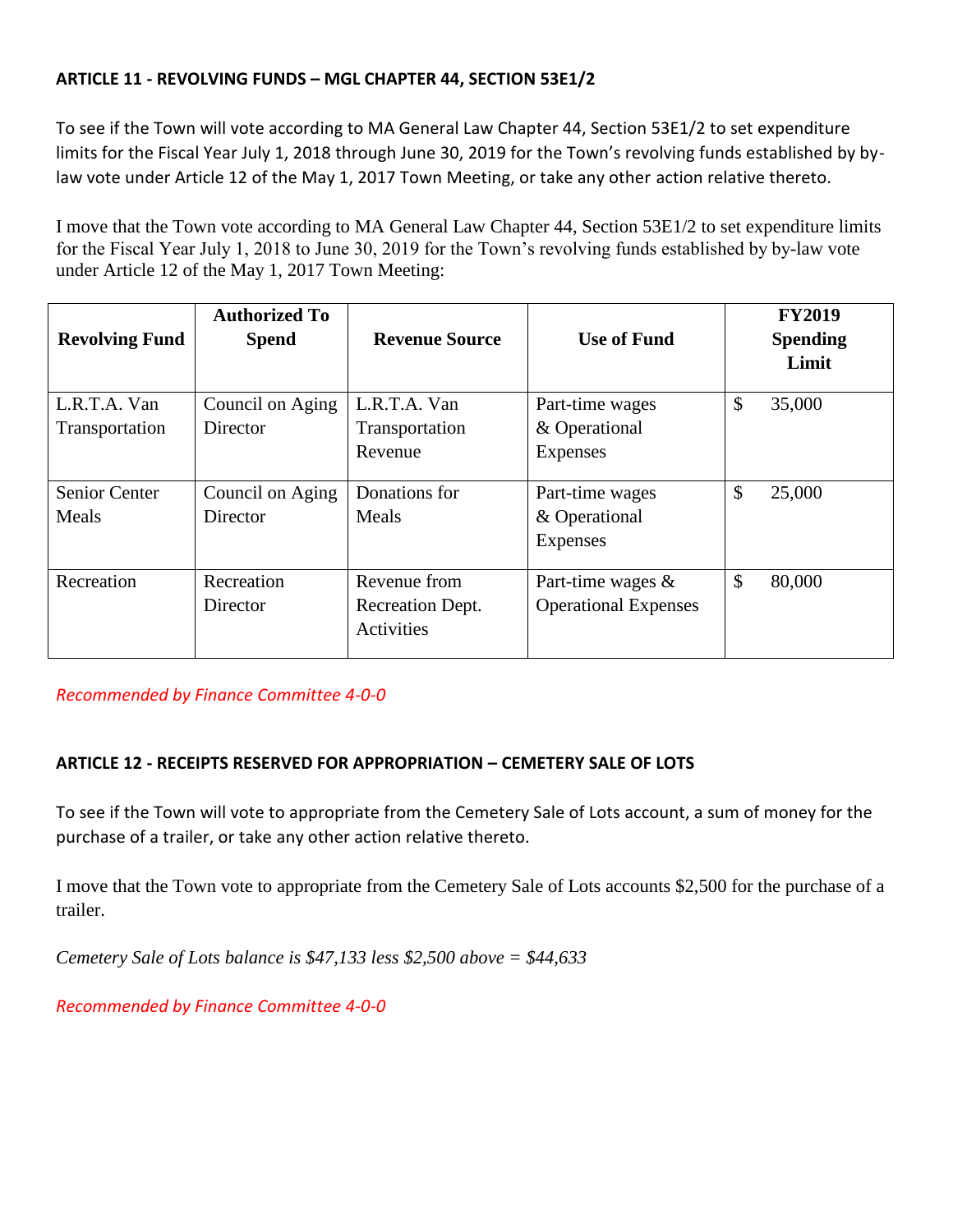#### **ARTICLE 13 - RECEIPTS RESERVED FOR APPROPRIATION – CEMETERY SALE OF LOTS**

To see if the Town will vote to appropriate from the Cemetery Sale of Lots account, a sum of money for the purchase of a mower, or take any other action relative thereto.

I move that the Town vote to appropriate from the Cemetery Sale of Lots accounts \$7,500 for the purchase of a mower.

*Cemetery Sale of Lots balance after Article 12 is \$44,633 less \$7,500 above = \$37,133*

#### *Recommended by Finance Committee 4-0-0*

## **ARTICLE 14 - SEWER ENTERPRISE FUND – AUTHORIZATION TO BORROW FOR TREATMENT PLANT UPGRADES**

To see if the Town will vote to appropriate Five Million Dollars (\$5,000,000) for the Construction of Waste Water Treatment Facility Upgrade as required to comply with the recently issued USEPA / NPDES Discharge Permit, and any other costs incidental or related thereto, and further, to authorize the Treasurer, with the approval of the Board of Selectmen, to borrow said sum under and pursuant to Chapter 44 of the MA General Laws, or any other enabling authority, and to issue bonds or notes of the Town therefore, and that the Board of Public Works, with the approval of the Board of Selectmen, may apply for, accept, and expend any federal, state or other grants or gifts from any sources that may be available for the project, or take any other action relative thereto.

In order for the Wastewater Treatment Facility (WWTF) to comply with the recently issued EPA / NPDES Discharge Permit, the WWTF requires significant upgrades. A study was performed to identify the necessary upgrades including treatment processes, structural repairs to the buildings, enhanced process controls (SCADA) Articles 7 and 8 of the 2016 Fall STM repurposed prior Wastewater Treatment Plant borrowings for the upgrades and authorized funding for the design of these upgrades respectively, and final plans, specifications and bid documents are being prepared.

I move that the Town vote to appropriate \$5,000,000 (Five Million Dollars) for the Construction of the Waste Water Treatment Facility Upgrade and any other costs incidental or related thereto, and further, to authorize the Treasurer, with the approval of the Board of Selectmen, to borrow said sum under and pursuant to Chapter 44 of the MA General Laws, or any other enabling authority, and to issue bonds or notes of the Town therefore, and that the Board of Public Works, with the approval of the Board of Selectmen, may apply for, accept, and expend any federal, state or other grants or gifts from any sources that may be available for the project.

## *2/3 VOTE REQUIRED*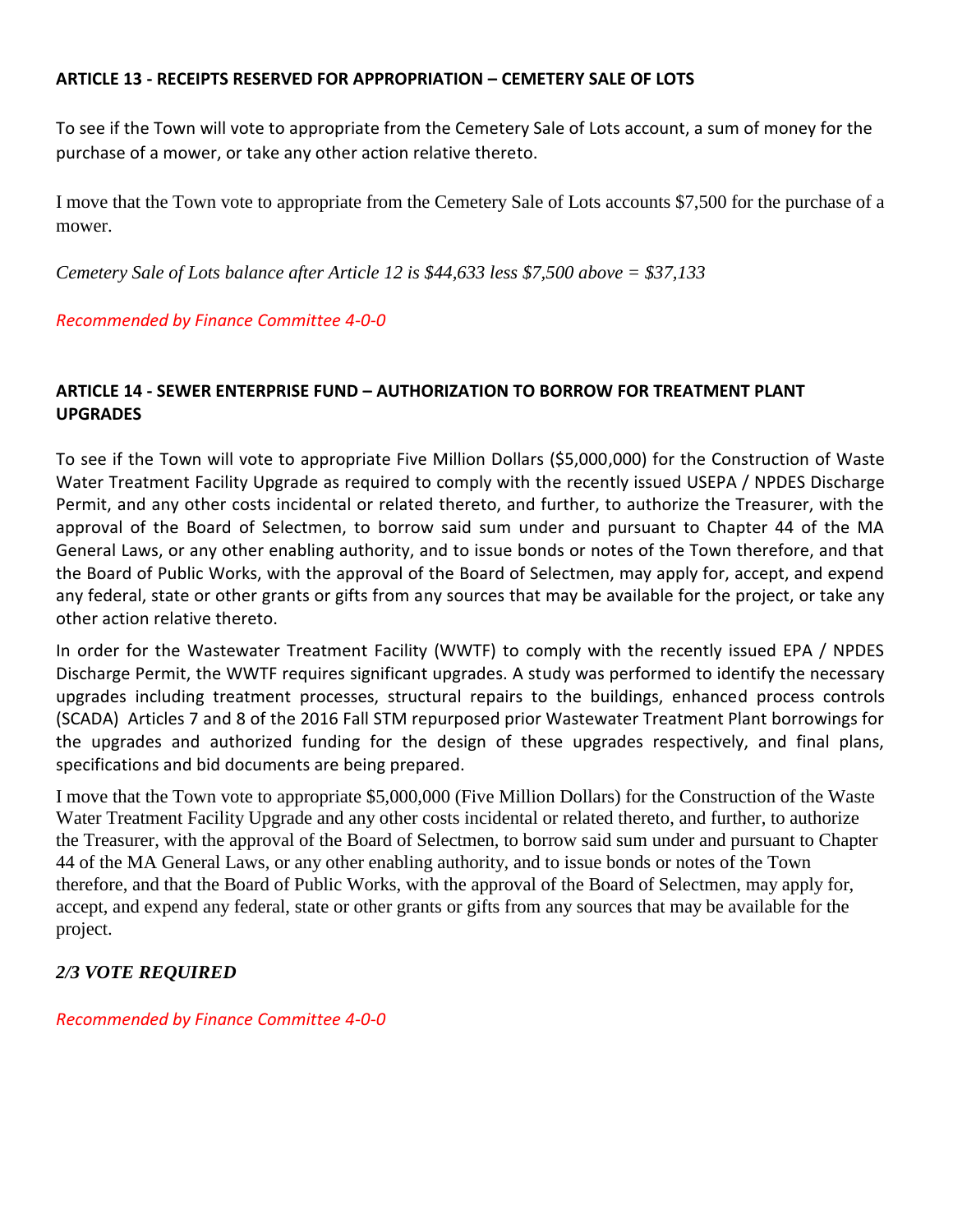## **ARTICLE 15 - DISPOSAL OF TOWN OWNED SURPLUS LAND**

To see if the Town will vote to authorize the Town Administrator to sell surplus property shown on Pepperell Assessors maps parcels 23-147, 23-148, 23-149, 23-150, & 20-48 also known as the Peter Fitzpatrick School, owned by the Town, including: 1) hiring land surveyor to conduct surveys that are necessary for the sale of the property, 2) selling the properties at a public auction pursuant to the Town Agreement with an auctioneer approved by the Town Administrator or by way of Request for Proposals from the Town Administrator, 3) paying from the Town budget for the costs of the engineering surveys and any potential required attorney fees, an amount not to exceed \$10,000.00 prior to the auction sale or Request for Proposals, and 4) reserving the right for the Town at its discretion to reject any purchase proposals, or take any other action relative thereto.

I move that the Town vote to approve Article 15 as written.

## *No Recommendation, Finance Committee voted 2-2-0*

#### **ARTICLE 16 - RECREATIONAL MARIJUANA**

To see if the Town shall adopt the following By-laws Amend the Zoning By-law: Insert in Section 10000, Definitions, in the appropriate alphabetic order, the following new definition:

#### MARIJUANA ESTABLISHMENTS

All types of non-medical "marijuana establishments" as defined in G.L. c. 94G, §1, including marijuana cultivators, independent testing laboratories, marijuana product manufacturers, marijuana retailers or any other types of licensed, marijuana-related businesses, operation of which establishments shall not be commenced prior to December 31, 2018 and, thereafter, shall be governed by any vote of the Town made pursuant to G.L. c. 94G, § 3(a)(2).

Insert in Appendix A, Table of Principal Uses, at the end of Section D, Commercial Uses, a new line reading as follows:

|                          | <b>RR</b> | тn<br>⊥K. | <b>RCR</b> | SR   | UR                  | -          |   |
|--------------------------|-----------|-----------|------------|------|---------------------|------------|---|
| Marijuana Establishments | N         | N         | - N        | - Ni | $\mathbf{N}$<br>. . | <b>BOS</b> | N |

And, further, to direct the Selectmen to place a question on the next available ballot for a general or special election to read as follows:

Shall the Town of Pepperell prohibit Marijuana Establishments from operating in the Town of Pepperell

Yes\_\_\_\_ No \_\_\_\_

I move that the Town vote to amend the Protective Zoning Bylaw Section 10000 DEFINITIONS by adding the above changes.

*Finance Committee Voted to Take No Action*